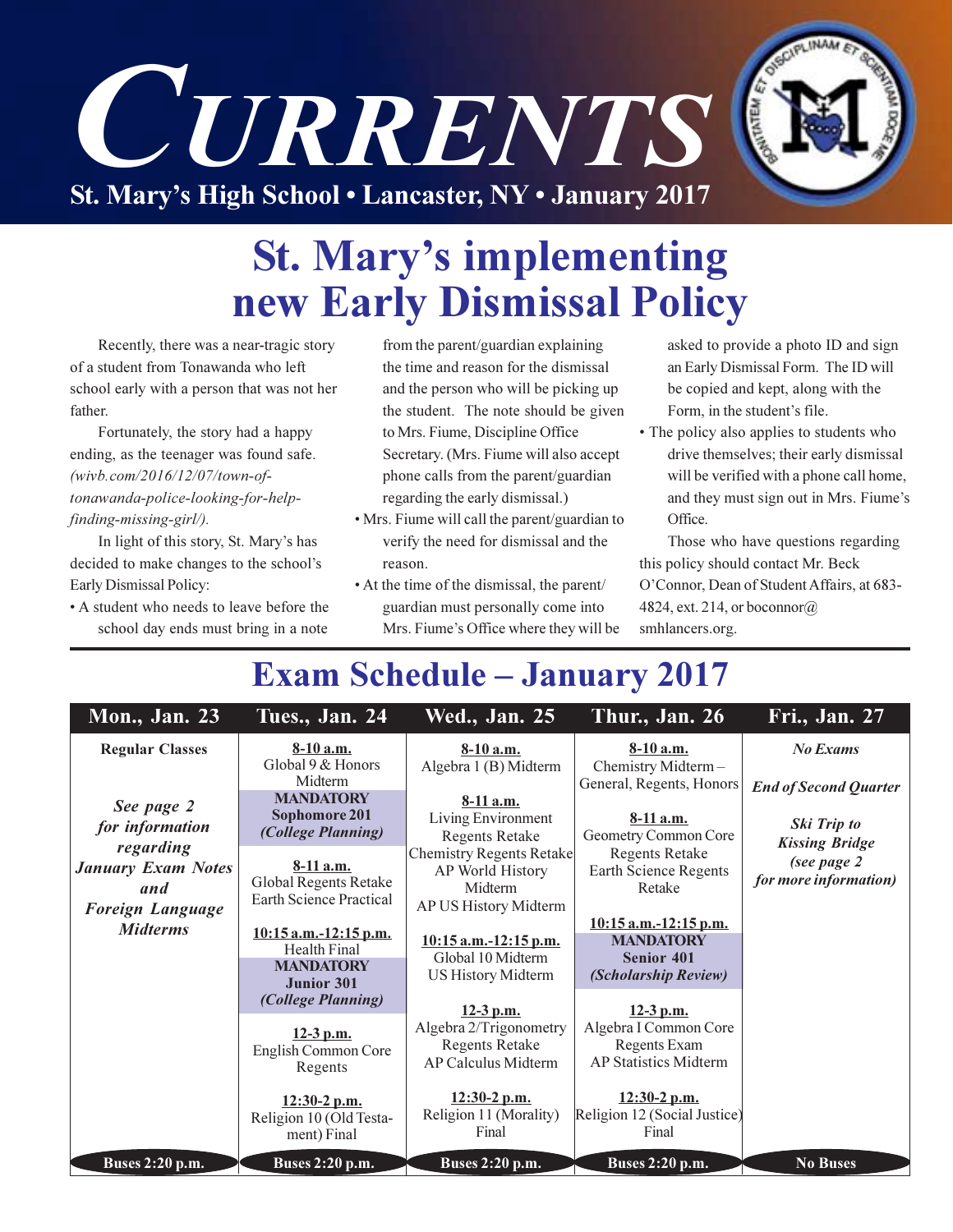## **Notes for January Exams**

Here are some notes in regard to the January Exams:

- Students only have to be in school for their scheduled exams / review classes / special sessions.
- Students are required to be in dress code for the exams (Seniors ONLY may be in Pride Day dress).
- Students who are completing semester courses must turn in their textbooks

## **Notes from the Health Office Sports Physical / Men ACWY**

Students interested in playing a spring sport must have a current physical on file in the school Health Office. Students whose physicals have expired will be notified via email soon.

Please make sure to get your physical in to Mrs. Murphy on/before March 1.

Also, current juniors and parents/

guardians should be looking for an email coming soon regarding the Meningococcal ACWY Vaccine necessary for senior year.

Those who have questions regarding this information or anything else Health related may contact the School Nurse, Mrs. Murphy, at 683-4824, ext. 220, or bmurphy@smhlancers.org

## **Students/Teacher of November**



Erin



Nickolas

Walter

Hufford

Hernasia

Parker





Mauro

Kerry Sullivan

**St. Mary's Ski Day** - Friday, January 27th -There will be no exams or midterms that day. Leave school  $8:30$  a.m. Leave Kissing Bridge 3 p.m. to return to SMHS  $Cost$  \$50  $$ includes lift ticket, lunch, & bus transportation If you need to rent skis, cost is \$75. Payment is due by January 13th. (Make checks payable to St. Mary's High School) If you have questions, please contact Mrs. Tytka at ltytka@smhlancers.org

prior to taking their exam. Failure to do so may result in the student/ parents being charged for their replacement.

- Buses will be picking up students at the usual time in the morning and the afternoon. There will be no bus service on Friday, Jan. 27.
- Some teachers may offer review sessions for times when students are not taking exams. Students should check with their teachers to see when these review sessions are scheduled.
- If a student is at St. Mary's when they are not scheduled to take an exam or in a review session, they are required to be in the cafeteria or the Library.

Questions concerning the Exams should be sent to Mr. Junik, Dean of Academic Affairs, at kjunik@smhlancers.org.

### Language midterms

Foreign Language midterms will be given for French 2, French 3, Spanish 2, Spanish 2 Honors, and Spanish 3 in January.

- The Listening midterms will be given Thursday, Jan. 19, during regularly scheduled class periods.
- The Reading/Writing midterms will be given Friday, Jan. 20, during regularly scheduled class periods.

There are no make-ups given for these exams. You must be present to *receive credit.* These grades will count as part of the second quarter grade.

### **Currents**

Published 12 times a year by St. Mary's High School 142 Laverack Ave., Lancaster, NY 14086  $(716)$  683-4824 • www.smhlancers.org

Editor – Keith Kidder '85

*Vol. 25, Issue 5*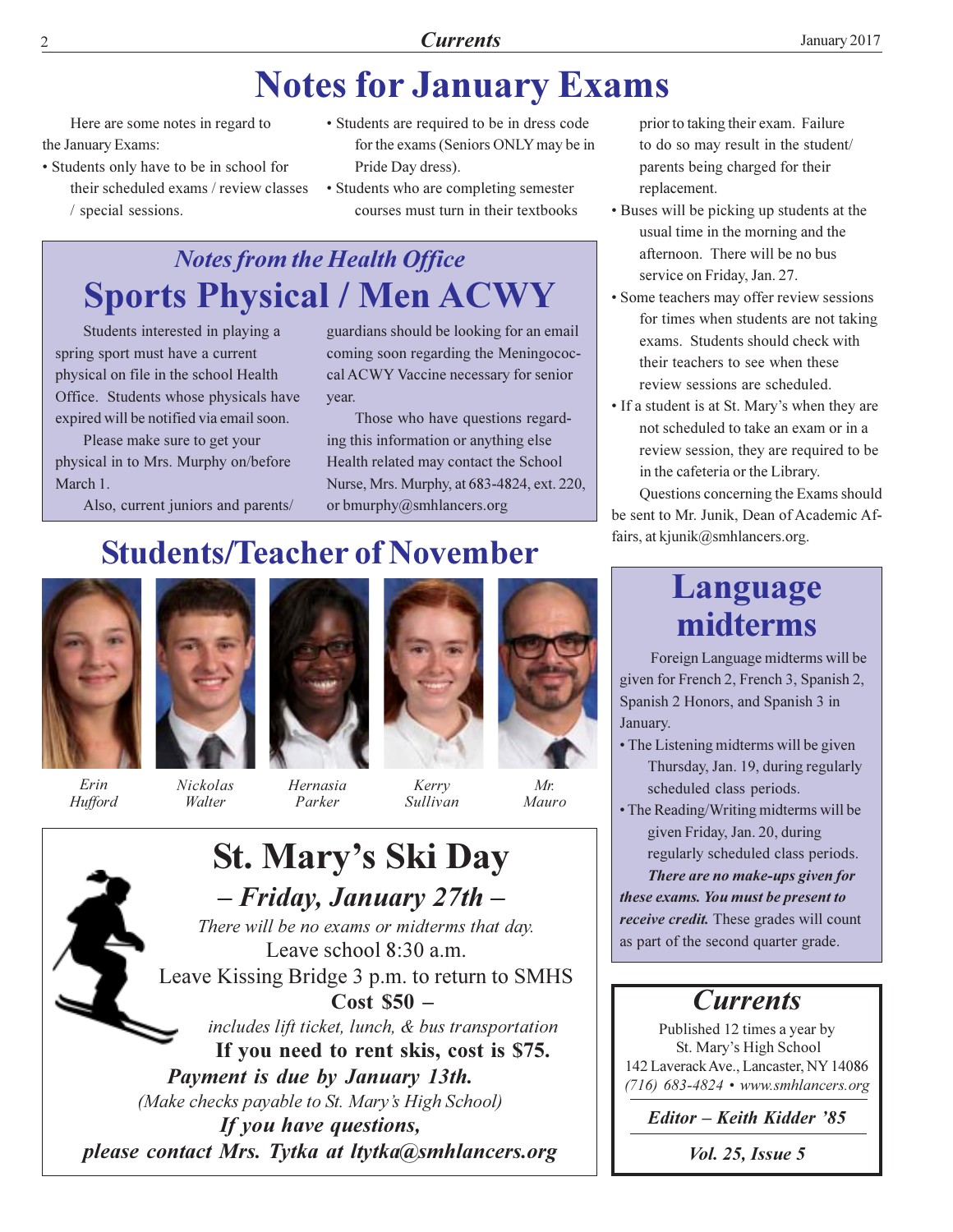## **Fame cast list announced**

After some wonderful auditions and call-backs, interrupted by a little "storm," the St. Mary's Theater Department is pleased to announce the cast for the Spring Musical, Fame: Carmen - Anna Heerdt Nick-Eric Brown Serena – Grace Fuller Schlomo - Isaac Stearns Mabel - Jillian Vitale Jack - Matthew MacDonald Ms. Sherman - Victoria Jankowski Joe-Alex Bish Ms. Bell - Christina Federico Mr. Meyers - Jacob Fay Ms. Sheinkoff-Kristi Smith Goody-Kathryn Vogl Iris - Maya Zelazny Lambchops - Vincenza LaMagna



Dancers-Asia Alexander, Ashley Cruz, Sarah Filion, Jill Greene, Joyce Hunziker, Jessica Muszynski, Olivia Nasternak, Rebecca O'Connor, Emily Ratcliff, Alyssa Strimple, Jessa Syracuse, Jillian Szeluga, Brittany Wachowski, Shelby Whalen Ensemble - Anna Almeter, Madeline Benzer, Scott Brown, Rachel Cichocki, JaShawn Collins, Daniel Cress, Joe Flading, Josh Fontaine, Nicole Gorny, Heather Gotro, Samantha Grabski, Julia Hartloff, Erin Hufford, Christopher Kobis, Krystian Krzyszton, Marissa Loniewski, Saige Maniscalco, Caitlyn

Meyer, Sam Mickel, Shannon Murty, Mary Owczarczak, Alicia Pacer, Alex Paul, Brianna Propis, Emma Ridolfi, Susan Romance, Jeffrey Rosner, Andrea Seeloff, Julia Soluri, Payton Stachewicz, Kerry Sullivan, Angeline Tredo, Collin Tytka, Lauren Vilardo, Kylie Wagner, Madeline Was, Haley Wipperman, Toriann Wipperman, Shala Wright, Samantha Ziomek, Jeffrey Zoyhofski

Ads for the programs are now available. To receive an advertising form, contact one of the cast members or Mr. Kidder (kkidder@smhlancers.org).

The musical will be performed March 23, 24, and 25. Tickets will go on sale in March. Look to future Currents for more information.



As the calendar marks the beginning of 2017, it is important that we recognize the desire and need for peace in our world, in our community, in our families, and in ourselves.

The words of Pope Francis become most appropriate.

The Pope prays, "God of Love, you created us and you call us to live as



brothers and sisters. Give us the strength daily to be instruments of peace; enable us to see everyone who crosses our path as our brother or sister. Make us sensitive to the plea of our citizens who entreat us to turn our weapons of war into implements of peace, our trepidation into confident trust, and our quarreling into forgiveness... Lord, defuse the violence of our

tongues and hands. Renew our hearts and minds, so that our way of life will always be that of: Shalom, Peace. Amen."

May this year be one of faith in the Father, love of the Son, and hope of the Holy Spirit.

Benedicat vos omnipotens Deus.  $twf+$ 

Lancer Parent Partner ship Join us Wednesday, January 18th

The Lancer Parent Partnership will hold our next committee meeting in the Library on Wednesday, Jan. 18, from 6 to 7 p.m. We will be planning this year's events and would welcome your ideas and participation.

Here is what we have planned for 2017, so save the dates!!

- Valentine's Day Carnation Sale February 14th
- Mother/Son and Father/Daughter Dance March 10th & 11th
- Spring Fashion Show April 26th
- LPP Committee Meetings February 15th, March 15th, April

#### 19th, and May 17th

Also, don't forget to send in your LPP membership. The \$10 membership will help support the Lancer Parent Partnership events and can be sent into the school office at any time.

If you would like more information about the events, Lancer Parent Partnership or would like to be involved but are not able to attend the next meeting, please contact Kim Marino at kim.marino@independenthealth.com or Amanda Rebeck at arebeck@smhlancers.org.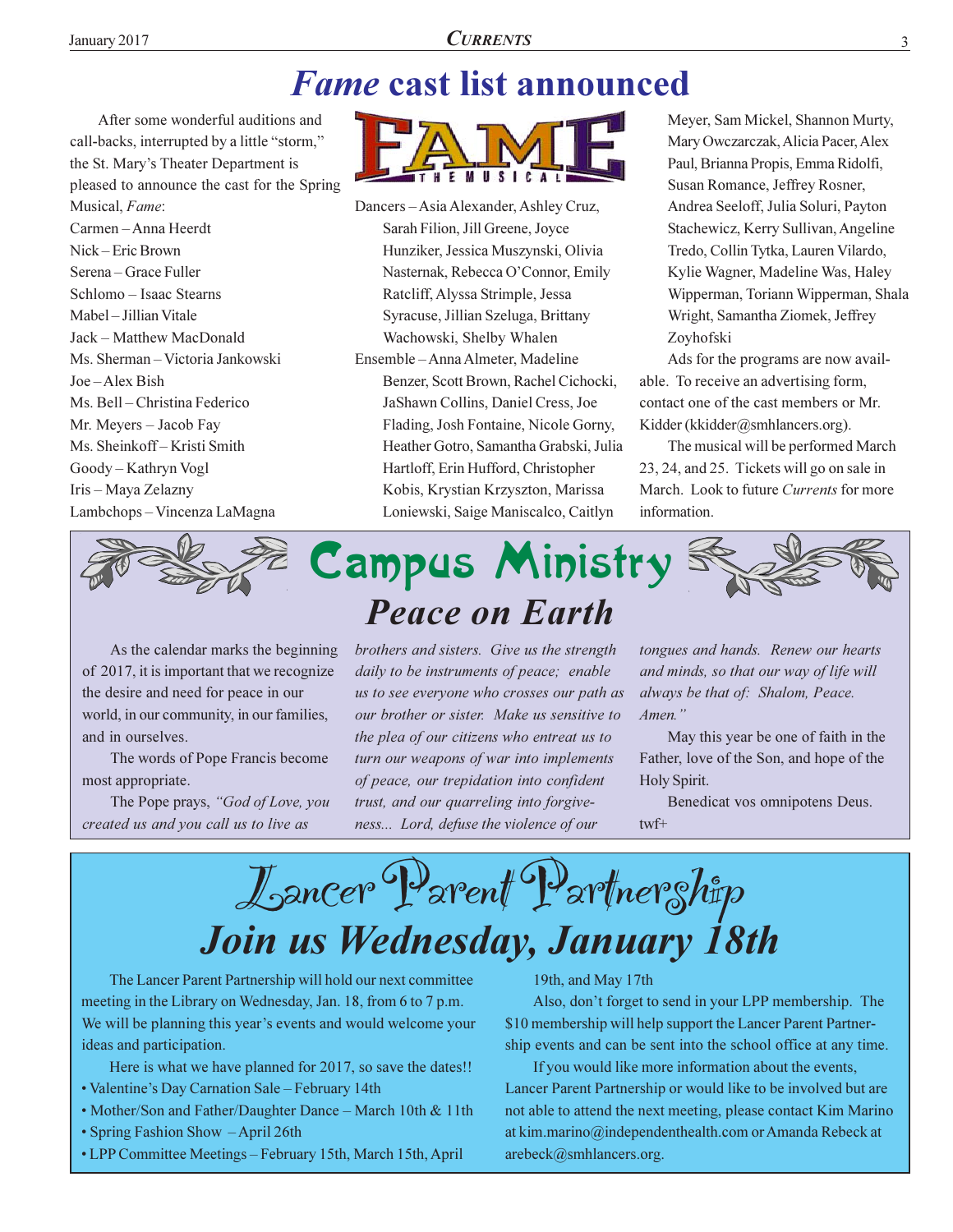### January 2017

**Counseling Corner** 

Sarah Neudeck (sneudeck@smhlancers.org) • 683-2349 • Jamie Whitwood (jwhitwood@smhlancers.org)

## Resolutions can help with academic goals

January is the month for making New Year's resolutions. People plan to do things like lose weight, get more active, or get better grades. But by February, most have scrapped their resolutions.

As your teen thinks about his future, help him use this time to move closer to his academic goals. Share the following ways your teen can keep his New Year's resolutions and turn his dreams into realities:

Janus, who gave his name to this month, looked both forward and back. That's a good first step for your teen to take. What goals did he meet during the past year? How was he able to achieve them? What lessons can he learn that will be helpful in the new year?

- See the goal. What would your teen's success look like? The more vivid a picture he can paint in his mind's eye, the more likely he is to achieve it.
- Write the goal. Once your teen has a goal in mind, have him write it down on paper. This is the first step to creating a plan to achieve the goal.
- Break it down. Big goals can't be achieved in a day. Your young scholar is not likely to earn a college scholarship this week. But he can work on building the good habits

that will get him on the right path.

Reprinted with permission from the January 2017 issue of Parents Still make the difference!® (High<br>School Edition) newsletter. Copyright © 2017 The Parent Institute®, a division of PaperClip Media, Inc.

• Remember Janus. The Roman god

## Five strategies for teen discipline

Your high schooler has matured a lot since his elementary school days, but he still has a long way to go.

The part of his brain that controls impulses and helps him make good decisions is not mature yet. That's one

### **20-minutes to better reading skills**

By the time teens reach high school, they have to be strong readers. In every subject from math to science to history, they need to read long passages and understand what they've read.

The good news is that reading skills improve with practice. Teens who read a lot get better at it. They read more quickly and remember more.

So let your teen practice her reading skills by reading something she wants to read. Encourage her to set aside 20 minutes a day and read something not related to school.

If possible, pick up something to read yourself during the same time. Later, the two of you can talk about what (Continued on page 9)

reason why teens need structure and discipline.

Your efforts to teach your teen how to maintain control will pay off in all settings, especially home and school. Remember to:

- Expect difficult moments. When your teen acts first and thinks later, blurts out the wrong thing, or is moody, it's not necessarily because he wants to hurt you. Try not to take it personally.
- Be firm, yet flexible, with your teen.

(Continued on page 9)

### **Spring Driver Ed begins February 2**

St. Mary's High School offers an afterschool Driver Education Program that is open to students from local high schools as well as students from St. Mary's.

Working with Buffalo Driving School, the Driver Education program is offered three times throughout the year: fall, spring, and summer.

The spring session will begin on February 2, 2017, and continue through June.

The New York State Education Department requires that each student attend 24 hours of classroom instruction, which are held on Thursday afternoons. Also, students must attend 24 hours of incar instruction. One-and-a-half hour driving labs are available at various times in the Driver Education vehicles.

Completion of this course also

satisfies the 20-hour graduated license requirement.

The cost for the program is \$495 per student. Registration materials are available by going to the St. Mary's website, www.smhlancers.org, and clicking on Driver Ed.

Questions regarding the program may be directed to Mr. Chris Hoffman at choffman@smhlancers.org.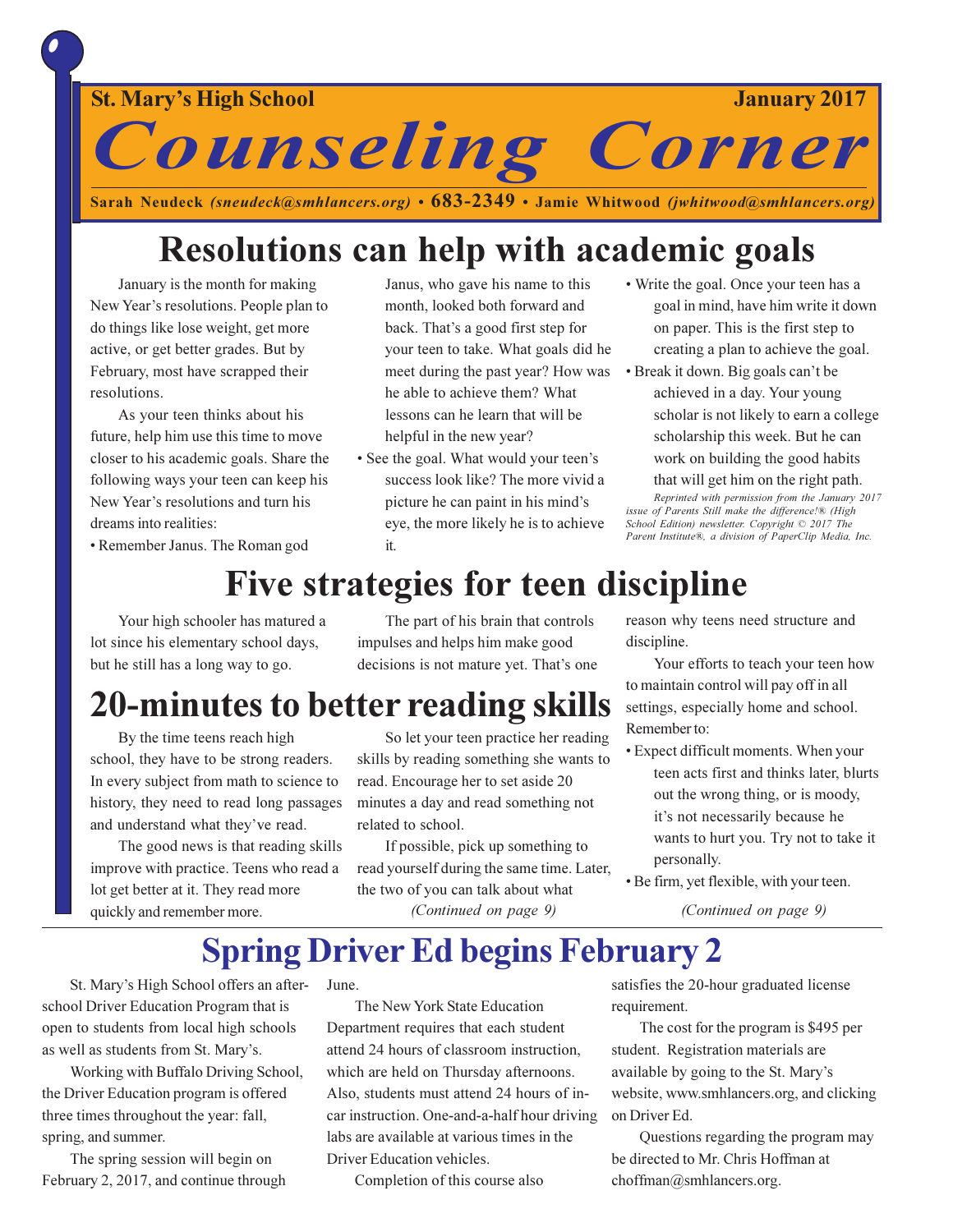## **SMHS Christmas Spectacular**

The St. Mary's Theater Department's Christmas Spectacular took to the road this year, perfoming at six elementary schools: Queen of Heaven in West Seneca, Mary Queen of Angels in Cheektowaga, St. Mary's in Lancaster, Our Lady of the Blessed

Sacrament in Depew, St. John Vianney in Orchard Park, and Notre Dame Academy in South Buffalo.

In addition, the crew put on two shows at school. Here are some pictures from their performances.

















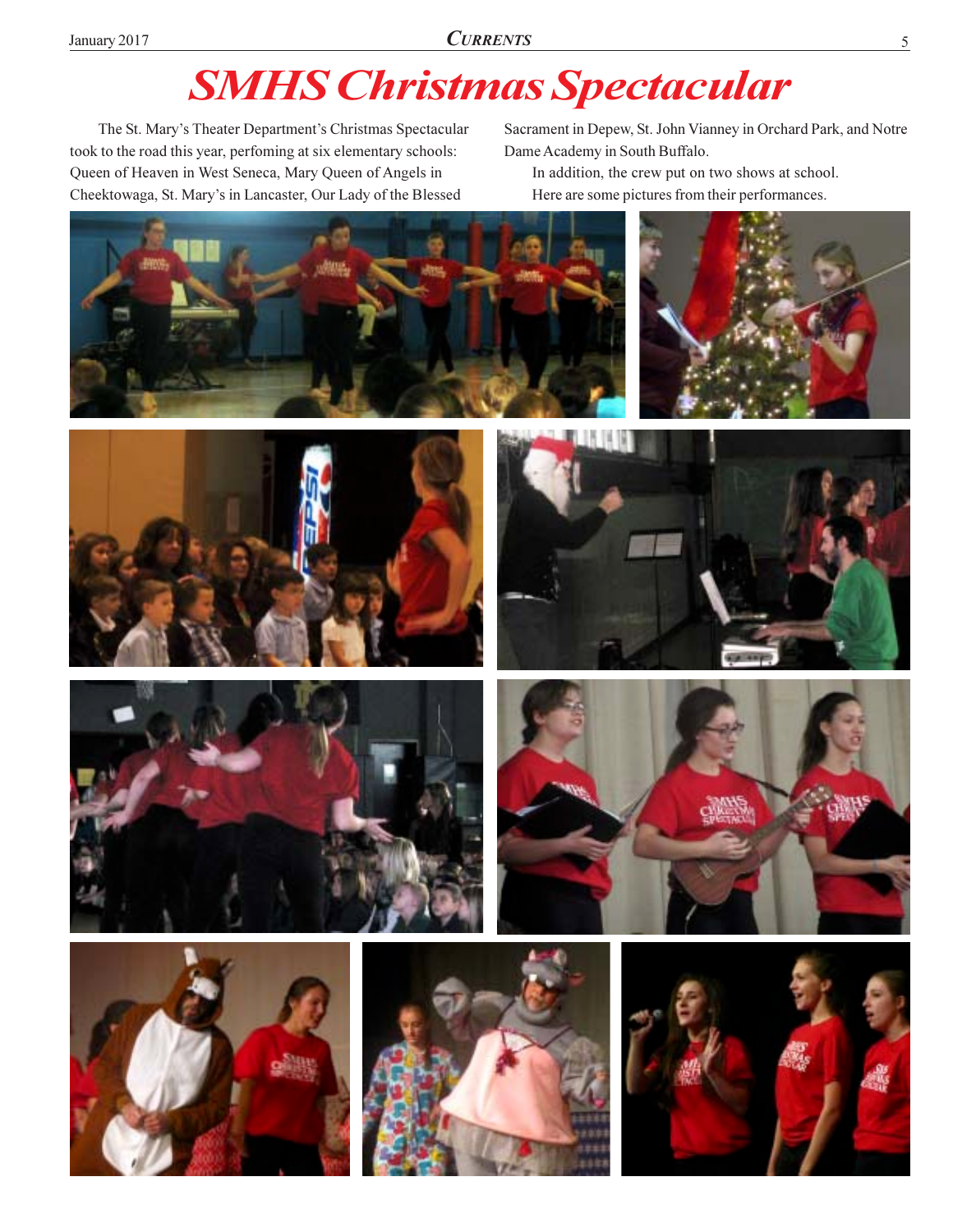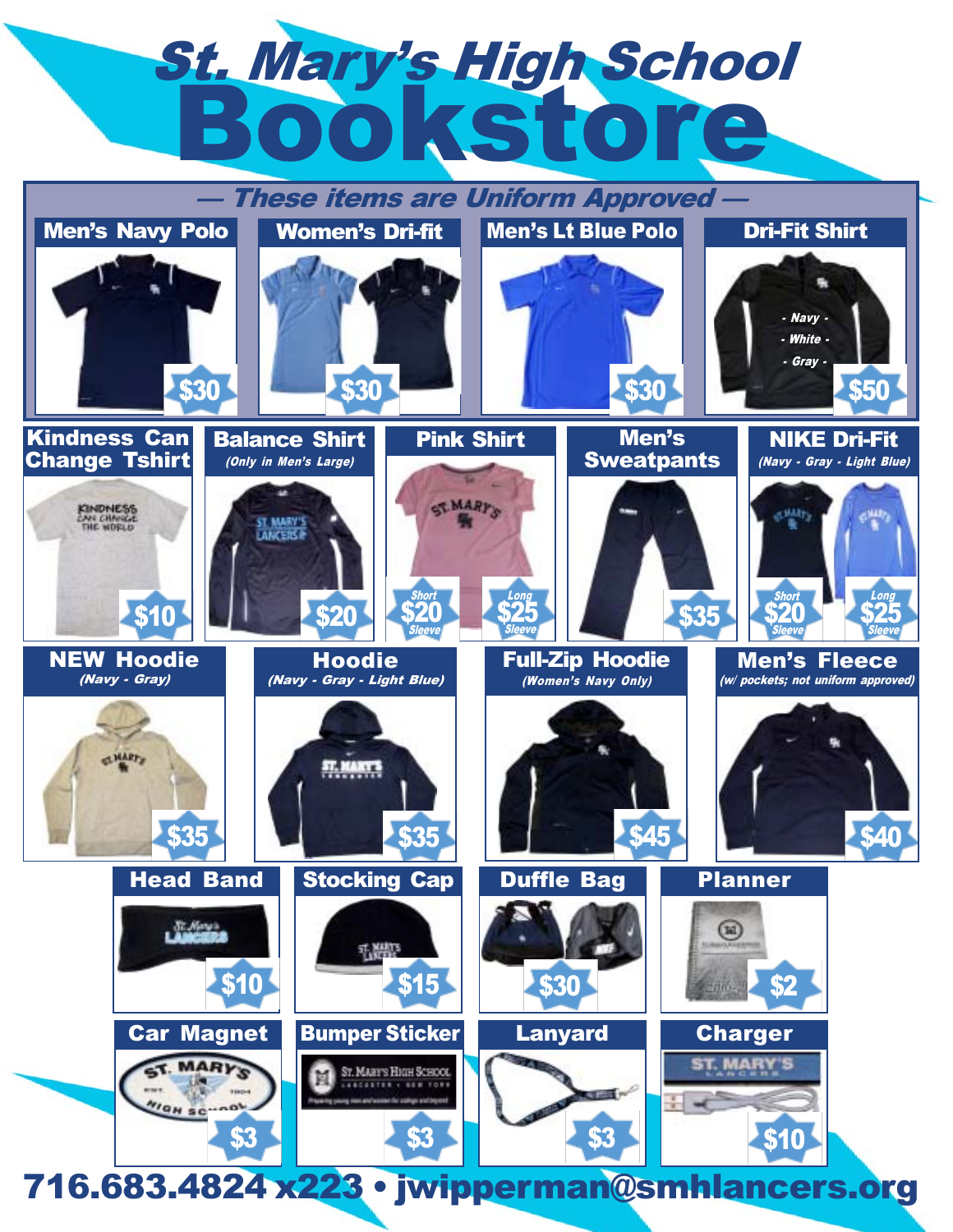



#### Men's Varsity & JV **Basketball**

- Tues, Jan 3 6/7:30pm vs. Niagara Catholic
- Wed, Jan 4 6pm @ West Seneca East - JV ONLY
- Fri, Jan 6 5/6:30pm @ O'Hara
- Tues, Jan 10 6pm vs. Amherst JV ONLY
- Sun, Jan 8 1pm @ Walsh -VARSITY ONLY
- Fri, Jan 13 4:30/7:30pm @ Nichols Tues, Jan 17 4:30/6/7:30pm vs. St.
- Joe's Thurs, Jan 19 5/6:30pm @ CCA
- Sat, Jan 21 12:30pm/2pm vs. Lancaster
- Wed, Jan 25 4/5:30/7pm @ Canisius
- Fri, Jan 27 6/7:30pm vs. O'Hara Mon, Jan 30 4:30/6/7:30pm vs.
- Timon
- Wed, Feb 1 5/6:30pm @ Park
- Mon, Feb 6 6/7:30pm vs. CCA Thurs, Feb 9 5:30/7pm  $@$  Starpoint
- Fri, Feb 10 6/7:30pm @ Niagara Catholic
- Tues, Feb 14 6:30pm vs. Walsh -VARSITY ONLY
- Thurs, Feb 16 6/7:30pm vs. Nichols Fri, Feb 17 6/7:30pm vs. North
- Tonawanda Tues, Feb 21 4/5:30/7pm @ St. Francis

#### Wrestling

- Thur, Jan. 5, 6 p.m. vs. St. Francis
- Sat, Jan. 7, 9 a.m.  $\omega$  Alexander
- Invitational (Varsity only)<br>Fri, Jan. 13, 3 p.m. @ Lockport Invitational
- Sat, Jan. 14, 9 a.m. @ Lockport Invitational
- 
- Thur, Jan. 19, 6 p.m. vs. Gow<br>Sat, Jan. 21, 9 a.m. @ Catt. Little<br>Valley Round Robin (Varsity only) Thur, Jan. 26, 6 p.m.  $(\vec{a})$  Canisius
- Sun, Feb. 5, 9 a.m.  $-$  All-Catholics (Canisius)
- Sat, Feb. 11, 9 a.m. CHSAA
- Tourney (St. Francis)<br>Sun, Feb. 12, 9 a.m. CHSAA
- Tourney (St. Francis)

#### **Women's Varsity & JVA Basketball**

- Fri, Jan 6 4:30/6/7:30pm @ Sacred Heart
- Mon, Jan 9 4:30/6pm @ O'Hara Wed, Jan 11 5:30/7pm vs. Park Mon, Jan 16 6pm vs. Walsh -
- VARSITY ONLY (non-league) Mon, Jan 23 5:30/7pm vs. Mount St. Mary's
- Wed, Jan 25 5:30/7pm vs. Mt. Mercy
- Fri, Jan 27 4:30/6pm @ Nichols Mon, Feb 6 4:30/6pm @ Nardin
- Wed, Feb 8 5:30/7pm vs. Niagara Catholic
- Fri, Feb 10 6/7:30pm @ Lancaster (non-league)
- Mon, Feb 13 6pm @ Buffalo Seminary - VARSITY ONLY Fri, Feb 17 4:30pm vs. CCA - JV
	- **ONLY**

#### **Women's JV B Basketball**

- Fri, Jan. 6, 4:30pm, @ Sacred Heart **JVB** Wed, Jan. 11, 5pm, @ Nardin JV B Fri, Jan. 13, 4:30pm, @ Nichols JV Thurs, Jan. 18, 5pm, vs. Sacred Heart JV B Tues, Jan. 24, 5pm, vs. Nardin JV B
- Thurs, Feb. 2, 4:30pm, @ Mount St. Mary's JV
- Tues, Feb. 7, 4:30pm, vs. Nichols JV

#### **Men's Freshmen Basketball**

Wed, Jan 4 5:30pm vs. St. Francis Fri, Jan 13 5pm @ Lancaster Tues, Jan 17 4:30pm vs. St. Joes Thurs, Jan 19 5pm @ Lockport Wed, Jan 25 4pm  $(a)$  Canisius Mon, Jan 30 4:30pm vs. Timon Tues, Feb 7 6:30pm vs. Jamestown Thurs, Feb 9 6pm vs. Clarence Wed, Feb 15 4pm @ St. Joe's Tues, Feb 21 4pm @ St. Francis

#### **Men's Bowling**

Fundraiser.

All matches begin at 4pm at Classics Lanes

selling tickets for the

**Winter/Spring Lottery** 

• \$25 for weekdays

• \$40 for Saturdays

- Tues, Jan 3 Position Round Thurs, Jan 5 vs. Park - Lanes 13/14 Tues, Jan 10 vs. St. Francis - Lanes
- $15/16$ Thurs, Jan 12 vs. Canisius - Lanes 11/12
- Thurs, Jan 19 vs. St. Joe's Lanes  $11/12$
- Thurs, Jan 26 vs. O'Hara Lanes  $15/16$
- Thurs, Feb 2 vs. Timon Lanes 15/
- 16 Tues, Feb 7 vs. CCA - Lanes 9/10
- Thurs, Feb 9 Position Round
- Tues, Feb  $14 All-Catholics$
- Sat, Mar 4 CHSAA Bowling (States)

#### **Women's Bowling**

- All matches begin at 4pm at
- Classics Lanes Tues, Jan 3 vs. Mount St. Mary's -Lanes 31/32
- Thurs, Jan 5 vs. Mt. Mercy Lanes  $29/30$
- Tues, Jan 10 vs. Nardin Lanes 33/  $34$
- Thurs. Jan 12 vs. O'Hara Lanes  $29/30$
- Tues, Jan 17 vs. Park Lanes  $33/$ 34
- Thurs, Jan 19 vs. Sacred Heart -Lanes 31/32
- Tues, Jan 24 vs. Buff Sem Lanes  $29/30$ Thurs, Jan 26 - Position Round
- Tues, Jan 31 All Catholics

#### **Indoor Track (Club)**

- Friday, Jan. 13 @ Spire Institute Scholastic Series (Ohio) Friday, Jan. 20 @ Spire Institute Scholastic Series (Ohio) Friday, Feb. 3 @ Spire Institute Scholastic Series (Ohio)
- Sunday, Feb. 12 @ Spire Institute<br>Scholastic Series (Ohio)

Schedules are subject to change, especially due to the weather.

Updates are available at smhlancers.org

#### **Winter/Spring Fundraiser** The St. Mary's Ath-• \$50 for Sundays

**Tickets available for** 

letic Department is now • \$100 for Valentines Day, St. Patrick's Day, and **Easter Sunday** Tickets are available Tickets are \$20 each. by contacting Mrs. Pam Winners will receive: Aquino at 683-4824, ext. 224 or paquino@

7

- 
- smhlancers.org.
- Men's Hockey
- Wed, Jan 11, 9:10pm, vs. Canisius (Cheektowaga Town Ice Rink) Sat, Jan 14, 9pm, vs. Cheektowaga
- (Cheektowaga Town Ice Rink) Sun, Jan 15, 4pm, vs. Lancaster
- (Depew Ice Rink)
- Mon, Jan 16, 12noon, vs. Orchard Park (Cheektowaga Town Ice Rink)
- Sat, Jan 21, 7:50pm, vs. Starpoint (Hockey Outlet)
- Wed, Jan 25, 9pm, vs. Lancaster (Cheektowaga Town Ice Rink)
- Sat, Jan 28, 8pm, vs. Orchard Park (Depew Ice Rink)
- Sun, Feb 5, 4pm, vs. Cheektowaga (Depew Ice Rink)
- Sat, Feb 11, 8pm, vs. St. Joe's (Lafayette, North Buffalo)
- Sun, Feb  $12-18$  Playoffs

#### **Women's Hockey**

- Tues, Jan. 3, 4pm, @ Williamsville (Northtown)
- Thurs, Jan. 5, 5:30pm, @ Amh/SH/ Clar (Northtown)
- Fri, Jan. 6, 5:30pm, @ WS/Ham (West Seneca)
- Tues, Jan. 10, 7:40pm, @ Ken/GI (Lincoln)
- Thurs, Jan. 12, 4:30pm, vs. OP/ Frontier (North Buffalo)
- Tues, Jan. 17, 4pm, @ Lanc/Iroq (Holiday)
- Thurs, Jan. 19, 4:30pm, vs. Ken/GI (North Buffalo)
- Mon, Jan. 23, 4:30pm, vs. OP/ Frontier (Riverworks)
- Wed, Jan. 25, 4pm, @ Amh/SH/Clar (Northtown)
- Thurs, Jan. 26, 4:30pm, vs. WS/ Hamburg (North Buffalo)
- Tues, Feb. 14, 6-10:20pm -Quarterfinals (Northtown) Thurs, Feb. 16, 7 & 8:30pm-

Sun, Feb. 26 - Championship

(Harbor Center)

Semifinals (Northtown)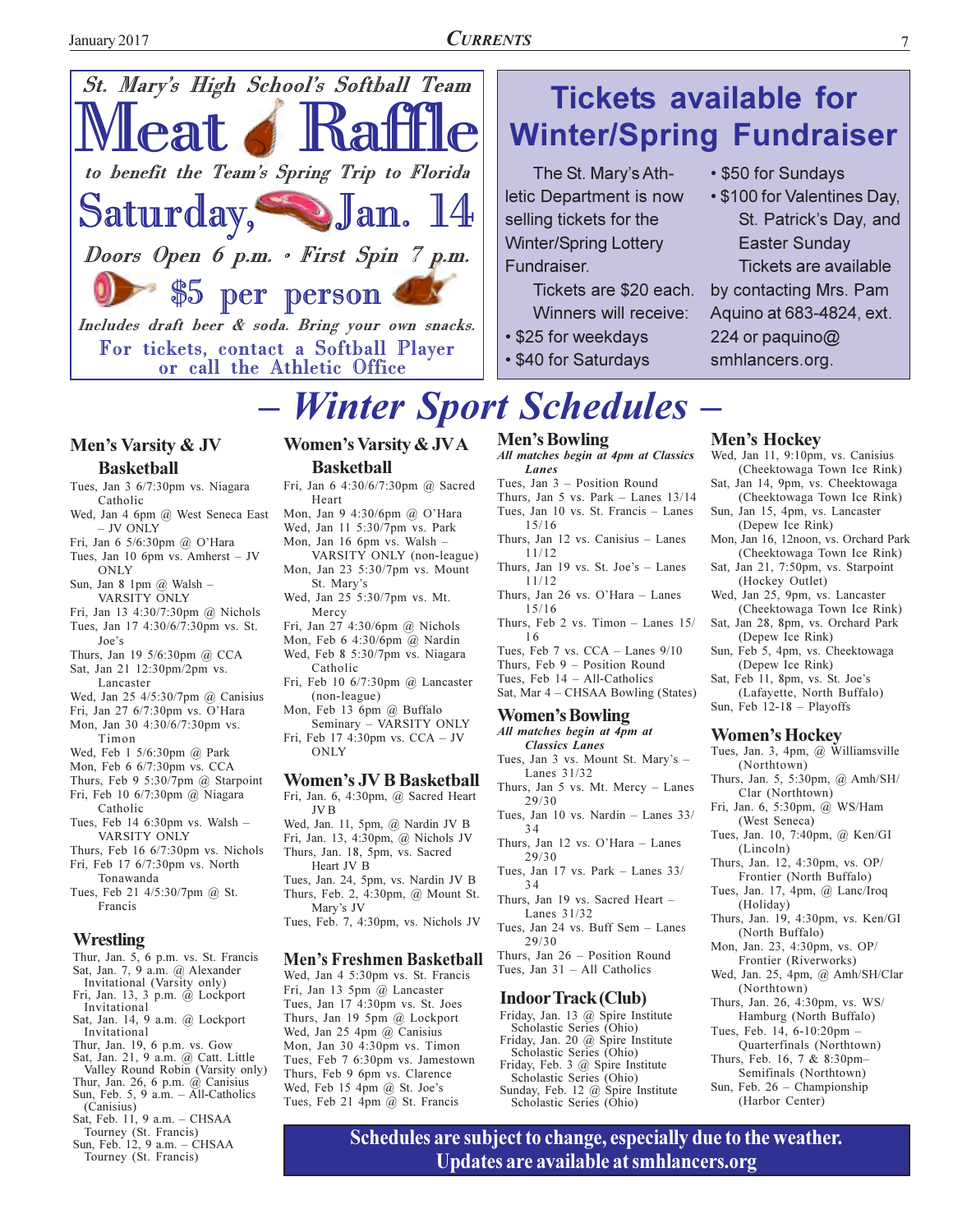

|  | Monday                                                                                        | <b>Tuesday</b>                                                                                    | Wednesday                                                          | <b>Thursday</b>                                                                   | Friday                                                           |
|--|-----------------------------------------------------------------------------------------------|---------------------------------------------------------------------------------------------------|--------------------------------------------------------------------|-----------------------------------------------------------------------------------|------------------------------------------------------------------|
|  | $\overline{2}$<br>No School                                                                   | $\boldsymbol{\beta}$<br>Taco in a Bag<br>(Beef or Chicken)<br>Cilantro Lime Rice<br>Refried Beans | 4<br>Chicken Parmesan<br>Egg Noodles<br>Garlic Breadstick          | 5<br>Tater Tot Buffet<br>Chili & Cheese Sauce<br><b>Broccoli</b>                  | Chicken Finger Sub<br>Potato Chips<br>Mixed Vegetables           |
|  | 9<br>Chicken or Vegetable<br>Flathread<br><b>Steak Fries</b><br>Roasted Italian<br>Vegetables | 10<br>Beef Enchilada<br><b>Spanish Rice</b><br>Fiesta Corn                                        | 11<br>Fried Chicken<br>Cornbread<br><b>Fresh Fruit Cup</b>         | 12<br>Cajun Chicken<br>Mac & Cheese<br>Three Cheese<br>Mac & Cheese<br>Side Salad | 13<br>Cheese Burger<br>Tater Tots<br>Peas                        |
|  | 16<br>No School                                                                               | 17<br>Beef Fajita<br><b>Brown Rice</b><br>Spicy Vegetables                                        | 18<br><b>BBQ</b> Chicken<br>Sandwich<br>Potato Chips<br>Yogurt Cup | 19<br>Swedish Meatballs<br><b>Buttered Egg Noodles</b><br><b>Biscuit</b>          | <i>20</i><br>Hot Dogs<br><b>Tater Tots</b><br>Roasted Vegetables |
|  | 23<br>Baked Potato Bar<br>Chili, Cheese Sauce,<br><b>Assorted Toppings</b><br><b>Broccoli</b> | 24<br>January Exams -<br>Al a carte items                                                         | 25<br>January Exams -<br>Al a carte items                          | 26<br>January Exams -<br>Al a carte items                                         | 27<br>No Exams                                                   |
|  | 30<br>Chicken Souvlaki<br>Salad<br>Pita Bread<br>Roasted Vegetables                           | 31<br>Twin Tacos<br>(Beef or Chicken)<br><b>Sweet Rice</b>                                        |                                                                    |                                                                                   |                                                                  |

## **PERMIT** ouo

#### **Complete Meal Includes:**

Choice of Side (blue italic), milk or bottled water ... \$4.00

Choice of Side (blue italic), Intense Milk .................. \$5.00

| Entrees\$3.25               |  |
|-----------------------------|--|
| Salad – Large (v)  \$3.00   |  |
| Salad – Small (v) \$2.00    |  |
| Fresh Made Soup \$1.25      |  |
| Cold Sub, Wrap \$3.25       |  |
| Intense Milk \$1.50         |  |
| Milk 1/2 pint  \$.75        |  |
| Juice Cup  \$.50            |  |
| Bottled Water\$1.00         |  |
| Pizza, all varieties \$2.50 |  |

#### Breakfast a la Carte:

| Breakfast Sandwich  \$3.25       |  |
|----------------------------------|--|
| Bagel; 4 oz. with Butter  \$1.20 |  |
| Cream Cheese  \$.60              |  |
| Hash Brown Patty  \$.50          |  |
| French Toast Sticks (5)  \$1.85  |  |
| Greek Yogurt \$1.60              |  |
| Fresh Fruit Cup \$1.75           |  |
|                                  |  |

#### Lunch a la Carte:

| Fresh Baked Cookie  \$.55 |              |
|---------------------------|--------------|
|                           | 2 for \$1.00 |
|                           |              |
| Bag of Chips \$1.25       |              |

#### Symbols:

 $(v)$  = vegetarian

 $(wg)$  = whole grain

 $*$  = Better Choice Healthy Entrees (choosemyplate.gov)

#### Prepayment:

 $Go$  to myschoolbucks.com, create an account, and make payment. Students can also prepay in the lunch line with cash or check (made payable to Personal Touch Food Service, with the student ID number on it).

**Many** Al a Carte **Items also** *available after* school!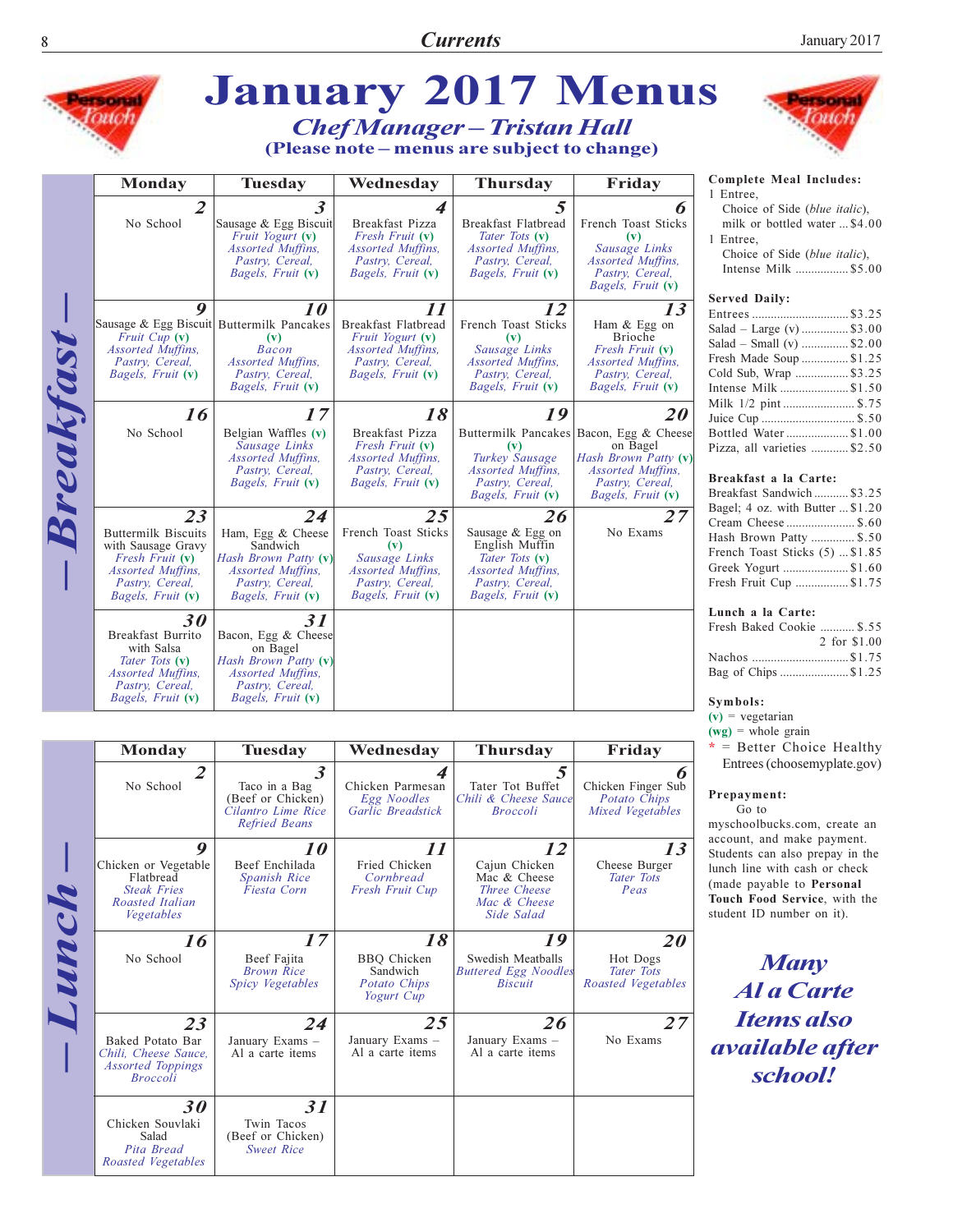# **January 2017 Calendar**

| <b>Sunday</b>                               | <b>Monday</b>                                                                                                                                                              | <b>Tuesday</b>                                                                                                  | Wednesday                                                                                                                                    | <b>Thursday</b>                                                                                                                     | Friday                                                                                                                                                                                                                                  | <b>Saturday</b>                                                                     |
|---------------------------------------------|----------------------------------------------------------------------------------------------------------------------------------------------------------------------------|-----------------------------------------------------------------------------------------------------------------|----------------------------------------------------------------------------------------------------------------------------------------------|-------------------------------------------------------------------------------------------------------------------------------------|-----------------------------------------------------------------------------------------------------------------------------------------------------------------------------------------------------------------------------------------|-------------------------------------------------------------------------------------|
| $\overline{\mathcal{I}}$<br>New Year's Day  | $\overline{2}$<br>NO SCHOOL<br>Christmas Break<br>Offices Closed<br><b>No School</b>                                                                                       | $3 - B$ Day<br>Curriculum Commit-<br>tee $2:30$ pm<br>MBB vs. Niagara<br>Catholic<br>WHockey @<br>Williamsville | $4 - C$ Day<br>JVMBB @ WSE<br>FreshBB vs. St.<br>Francis                                                                                     | $5 - D$ Day<br>NHS Tutoring<br>2:30 <sub>pm</sub><br>WHockey @ Amh/SH/<br>Clar                                                      | $6$ - $E$ Day<br>Ext HR / PM Lit<br>Schedule<br>(Class Meetings /<br>Epiphany Liturgy)<br>MBB @ O'Hara<br>WBB @ Sacred Heart<br>WJVBBB @ Sacred<br>Heart<br>WHockey @, WS/Ham<br>MHockey vs. Canisius<br><b>Liturgy</b><br><b>Dress</b> | 7                                                                                   |
| $\overline{8}$<br>VarMBB @ Walsh            | $9$ - $F$ Day<br>Student Senate<br>2:30 <sub>pm</sub><br>WBB @ O'Hara                                                                                                      | $10 - A$ Day<br>NHS 2:30pm<br>JVMBB vs. Amherst<br>WHockey @ Ken/GI                                             | $11 - B$ Day<br>Calendar Meeting<br>11am<br>WBB vs. Park<br>WJVBBB @ Nardin<br>MHockey vs. Canisius                                          | $12 - C$ Day<br>NHS Tutoring<br>2:30 <sub>pm</sub><br>WHockey @ OP/<br>Frontier                                                     | $13 - D$ Day<br>Jeans Day for<br>Charity (\$2)<br>MBB @ Nichols<br>FreshBB @<br>Lancaster<br>WJVBBB @ Nichols                                                                                                                           | 14<br>Athletic Department<br>Meat Raffle<br>MHockey vs.<br>Cheektowaga              |
| $\overline{15}$<br>MHockey vs.<br>Lancaster | 16<br>NO SCHOOL<br>Dr. Martin Luther<br>King Jr. Day<br>VarWBB vs. Walsh<br>MHockey vs. Orchard<br>Park<br><b>No School</b>                                                | $17$ - E Day<br>VarMBB vs. St. Joe's<br>FreshBB vs. St. Joe's<br>WHockey @ Lanc/<br>Iroq                        | $18$ - $F$ Day<br>Faculty/Staff 2:30pm NHS Tutoring<br>WJVBBB vs. Sacred<br>Heart                                                            | $19 - A$ Day<br>2:30 <sub>pm</sub><br>Campus Ministry<br>$2:30 \text{pm}$<br>VarMBB @ CCA<br>FreshBB @ Lockport<br>WHockey @ Ken/GI | $20 - B$ Day                                                                                                                                                                                                                            | 21<br><b>SAT Testing Day</b><br>VarMBB vs.<br>Lancaster<br>MHockey vs.<br>Starpoint |
| 22                                          | $23 - C$ Day<br>Blessing of the Brains January Exams<br>during Lunches<br>Student Senate<br>2:30 <sub>pm</sub><br>WBB vs. Mount St.<br>Mary's<br>WHockey @ OP/<br>Frontier | 24<br>WJVBBB vs. Nardin                                                                                         | 25<br>January Exams<br>VarMBB @ Canisius<br>FreshBB @ Canisius<br>WBB vs. Mt. Mercy<br>WHockey @ Amh/SH/<br>Clar<br>MHockey vs.<br>Lancaster | 26<br>January Exams<br>WHockey @, WS/<br>Hamburg                                                                                    | 27<br>January Exams<br>End of Second<br>Ouarter<br>VarMBB vs. O'Hara<br>WBB @ Nichols                                                                                                                                                   | 28<br>MHockey vs. Orchard<br>Park                                                   |
| 29                                          | $30 - D$ Day<br>Student Senate<br>2:30 <sub>pm</sub><br>Incoming Freshmen<br>Registration 6-8pm<br>VarMBB vs. Timon<br>FreshBB vs. Timon                                   | $31$ - E Day                                                                                                    | $1$ - $F$ Day<br>VarMBB @ Park                                                                                                               | $2 - A$ Day<br>No Afterschool<br>Activities<br>WJVBBB @ Mount<br>St. Mary's                                                         | $\overline{\mathbf{3}}$<br>No School for<br>students<br>Faculty/Staff In-<br>service<br>Lancer Auction 6pm<br><b>No School</b>                                                                                                          | 4                                                                                   |

### **Discipline** (continued from page 4)

Make sure he knows the limits and the consequences for violating them. Consider granting him more freedom as he shows more responsibility.

- Always know where your teen is, who he is with, what he is doing, and when he will be home.
- Distinguish between an explanation and an excuse. Your teen's age and brain growth may provide an explanation for some of his behavior. But they are not

an excuse for being rude or defiant. • Focus on the big issues. These include things like schoolwork, safety, and respect for others. Try not to nag your teen about the smaller issues, such as the occasional messy room.

Reprinted with permission from the January 2017 issue of Parents Still make the difference!® (High School Edition) newsletter. Copyright © 2017 The Parent Institute®, a division of PaperClip Media, Inc. Source: D. Walsh, Ph.D., Why Do They Act That Way? A Survival Guide to the Adolescent Brain for You and Your Teen, Atria Books.

## **Reading**

(continued from page 4)

you've read.

Over time, this simple solution will help your teen build her "reading

muscles" and become a stronger reader.

Reprinted with permission from the January 2017 issue of Parents Still make the difference!® (High School Edition) newsletter. Copyright © 2017 The Parent Institute®, a division of PaperClip Media, Inc. Source: G. Ivey and D. Fisher, Creating Literacy-Rich Schools for Adolescents, Association for Supervision and Curriculum Development.